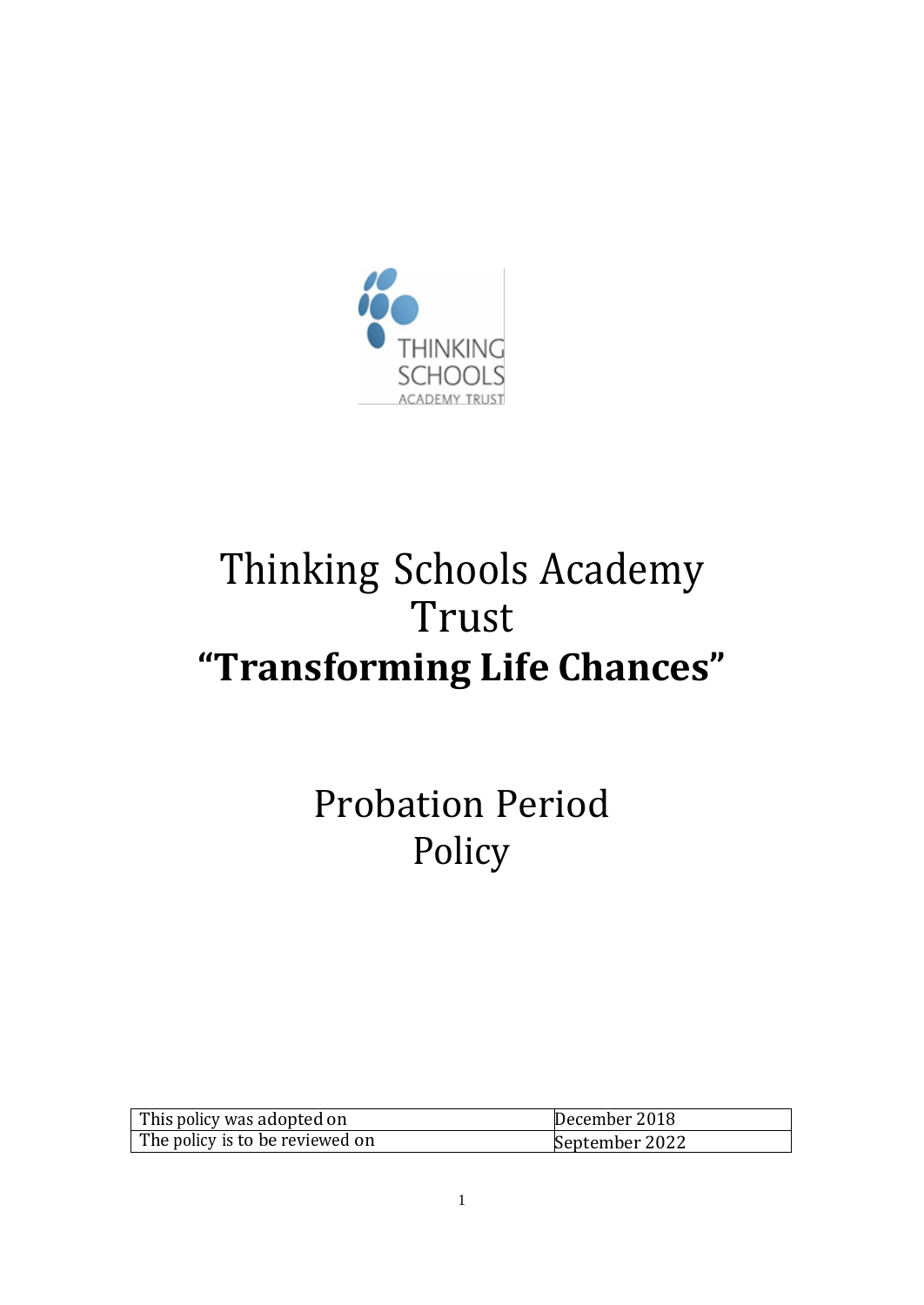# **Contents Page**

| 2  |  |
|----|--|
| 3  |  |
| 4  |  |
| 5  |  |
| 6  |  |
|    |  |
| 7  |  |
| 8  |  |
| 9  |  |
| 10 |  |
| 11 |  |
| 12 |  |
| 13 |  |
| 14 |  |
| 15 |  |
| 16 |  |
|    |  |
|    |  |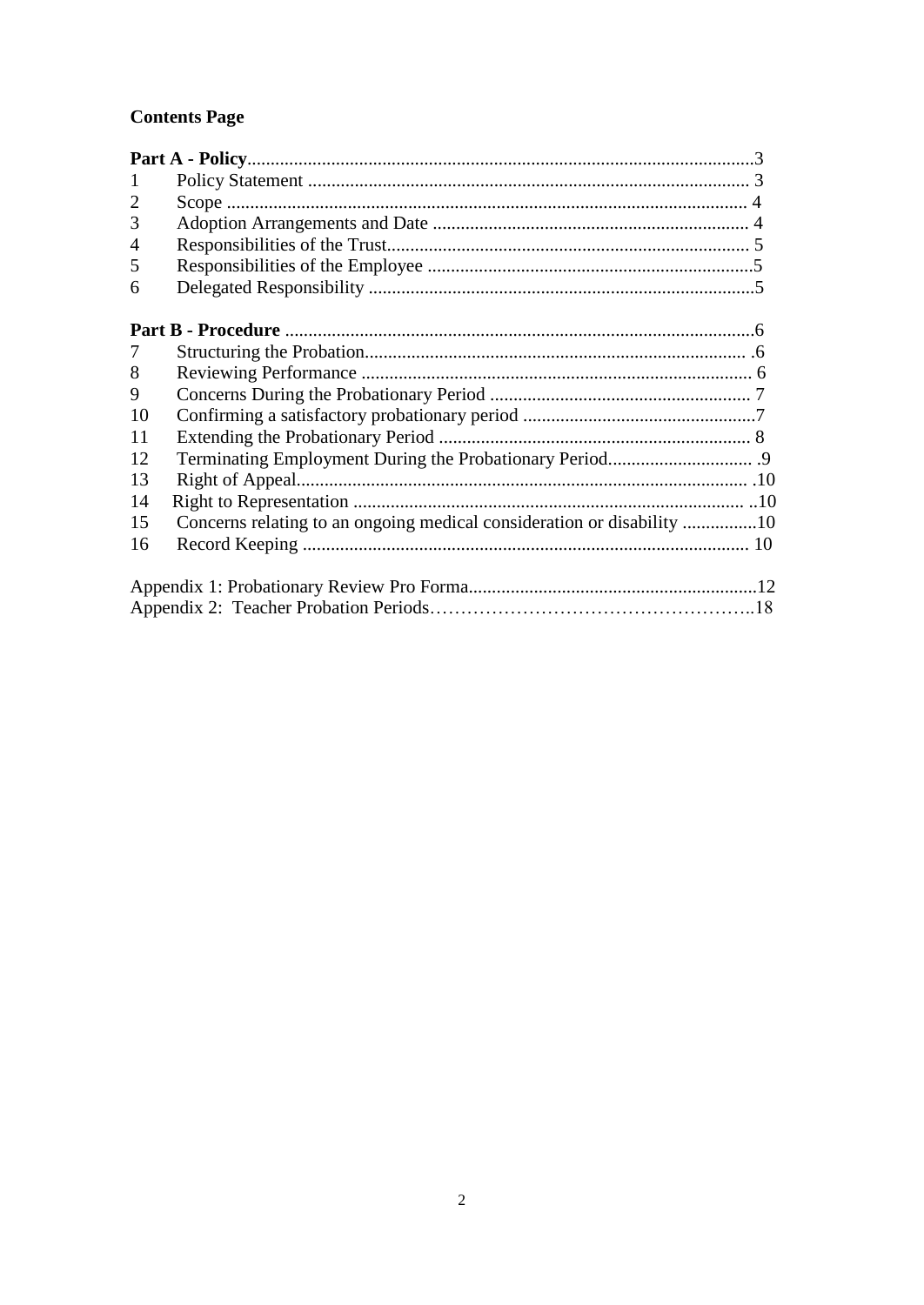#### **Part A - Policy**

#### **1 Policy Statement**

It is the Trust's policy to require all new members of teachers and support staff to undertake a period of probation when they commence employment. The standard period of probation within the Trust is six months for support staff and in accordance with the Burgundy Book notice periods for teachers.

The probationary period operates in conjunction with the induction and initial training offered to new Employees. The probationary period allows both the Employee and the Headteacher / Principal / line manager to assess objectively whether the individual is suitable for the role.

The use of probationary periods is intended as a constructive process to allow the Employee to:

Understand the Trust, the School and their own role and how these fit together

Understand the expectations, standards, behavior's and job tasks required for their role and how to fulfil these

During the period of probation an Employee's performance will be supported and monitored by their Headteacher / Principal / line manager. Concerns will be addressed at an early stage with the aim of supporting the Employee to improve their conduct or performance.

Should the required improvements not be made the probationary period may be extended or if performance remains unsatisfactory termination of employment within the probationary period may be considered.

The Trust, may, at its discretion, extend the probationary period up to a maximum of 3 months for support staff and in accordance with the notice periods set out in the Burgundy Book for Teachers. At the end of your probationary period, you will be informed in writing if you have successfully passed your probationary period.

The Trust reserves the right to terminate your employment at any time without recourse to the adopted disciplinary, performance or capability procedures. However any decision taken to do so will be fair and consistent, supporting evidence will be required to demonstrate you have been made aware of the concerns and given every opportunity to address these.

An Employee will be advised should their employment be at risk as a consequence of failure to meet the expectations of the role.

Should your employment be terminated within this period support staff will receive 1 weeks' notice. Teachers notice will be in accordance with the provisions sets out in the Burgundy Book. Where notice is issued to terminate employment it may be appropriate for you to be placed on to garden leave or receive a payment in lieu of notice.

This document explains how the probationary procedure will be managed in a fair and consistent manner.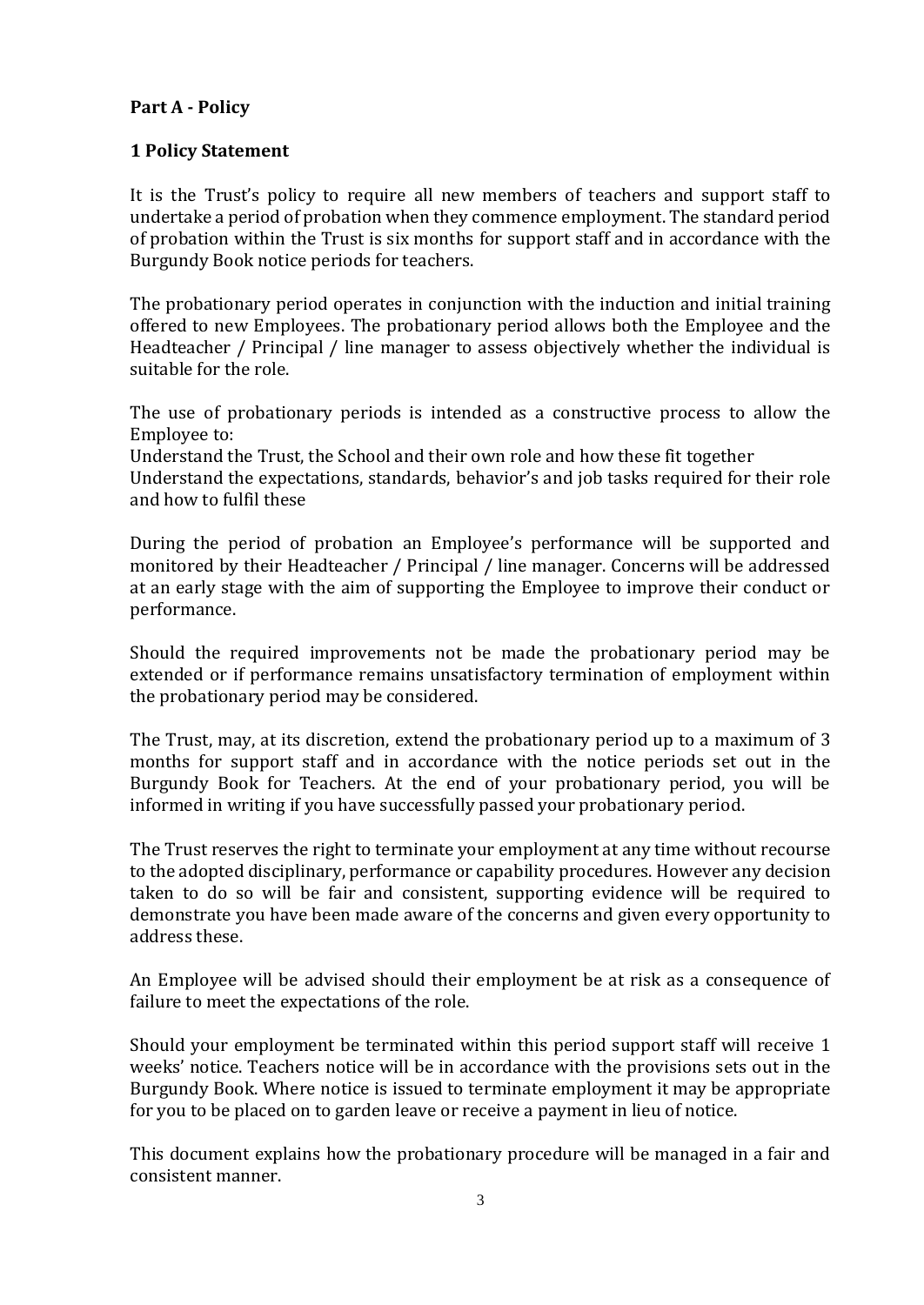# **2 Scope**

This Policy and Procedure applies to all teachers and support staff of The Thinking Schools Academy Trust.

Employees with prior service in other Academies, maintained schools and other local government employers will be required to undertake a probationary period with the Trust.

You will not be required to complete a probation period when moving within the Trust.

This policy applies to permanent and temporary / fixed term appointments. Staff engaged on a relief or casual basis will not be required to undertake a period of induction

#### **3 Adoption Arrangements and Date**

This procedure was adopted by the Board of Directors of The Thinking Schools Academy Trust in October 2018 and supersedes any previous probationary policy and procedure.

This policy will be reviewed by the Board of Directors every 4 years or earlier if there is a need. This will involve consultation with the recognised unions.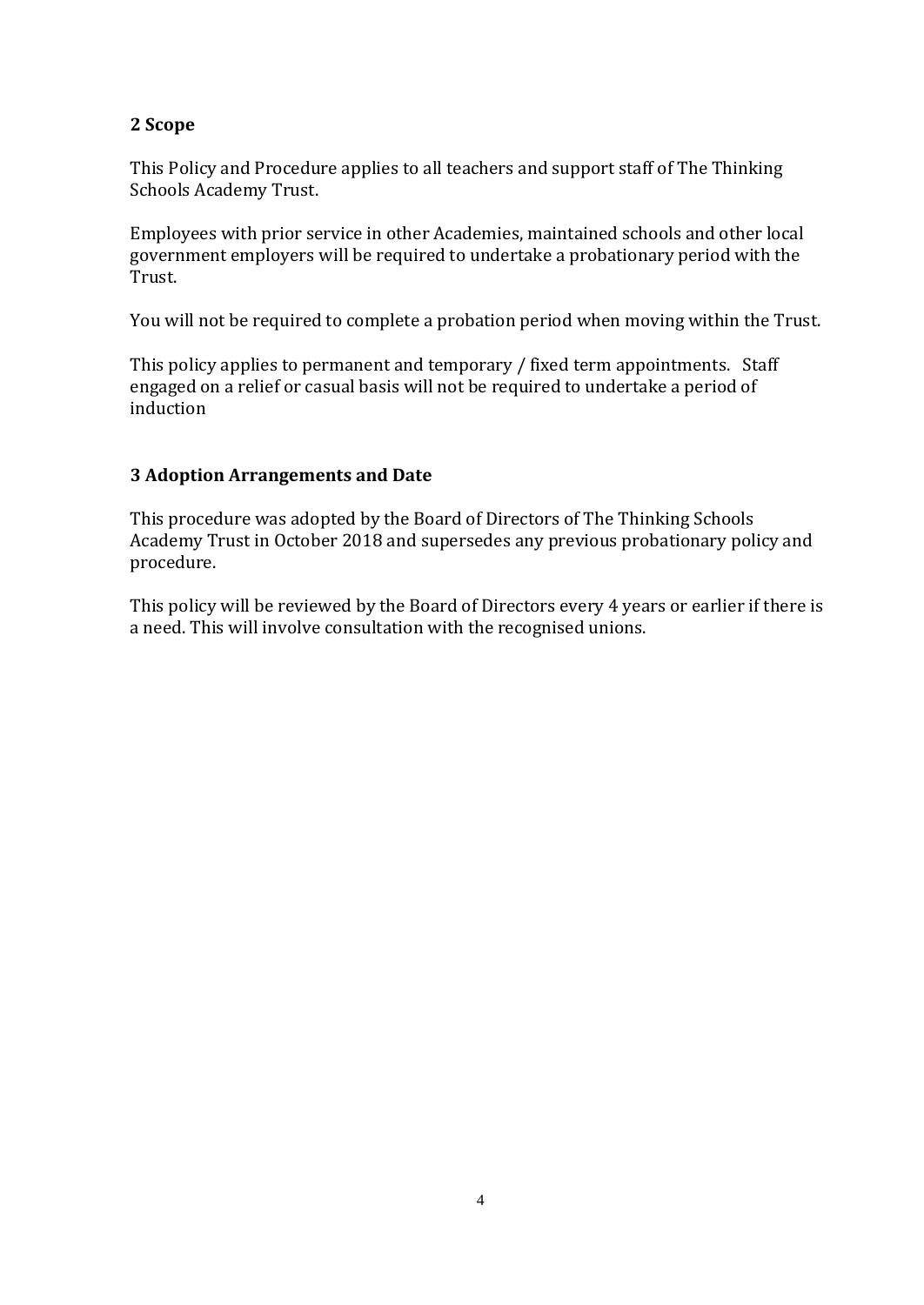# **4 Responsibilities of the Trust**

- To provide induction and training relevant to the role
- Provide clear and constructive feedback to the Employee on their performance, clarifying any areas of concern at the earliest opportunity and giving an opportunity to improve.
- To provide appropriate support, help and where necessary appropriate training, to assist the Employee improve their

# **5 Responsibilities of the Employee**

performance

- Carry out their job to the standard that is expected of and required for the role and grade
- To engage fully in induction / initial training opportunities for new Employees
- To clarify expectations with their line manager if they are unclear about them
- To alert their line manager / Headteacher / Principal at the earliest opportunity to any difficulties they are experiencing meeting the expectations of the role and work positively to achieve the required performance standards
- To actively participate in any meetings / discussions / supportive measures put in place as part of this procedure

# **6 Delegated Responsibility**

References to the role of the Headteacher / Principal may include his / her delegate. The management of the probationary process may be delegated to the Employee's immediate line manager.

Should employment be terminated within the probationary period – this decision would usually be made by the Headteacher / Principal but may be made by one of more governors.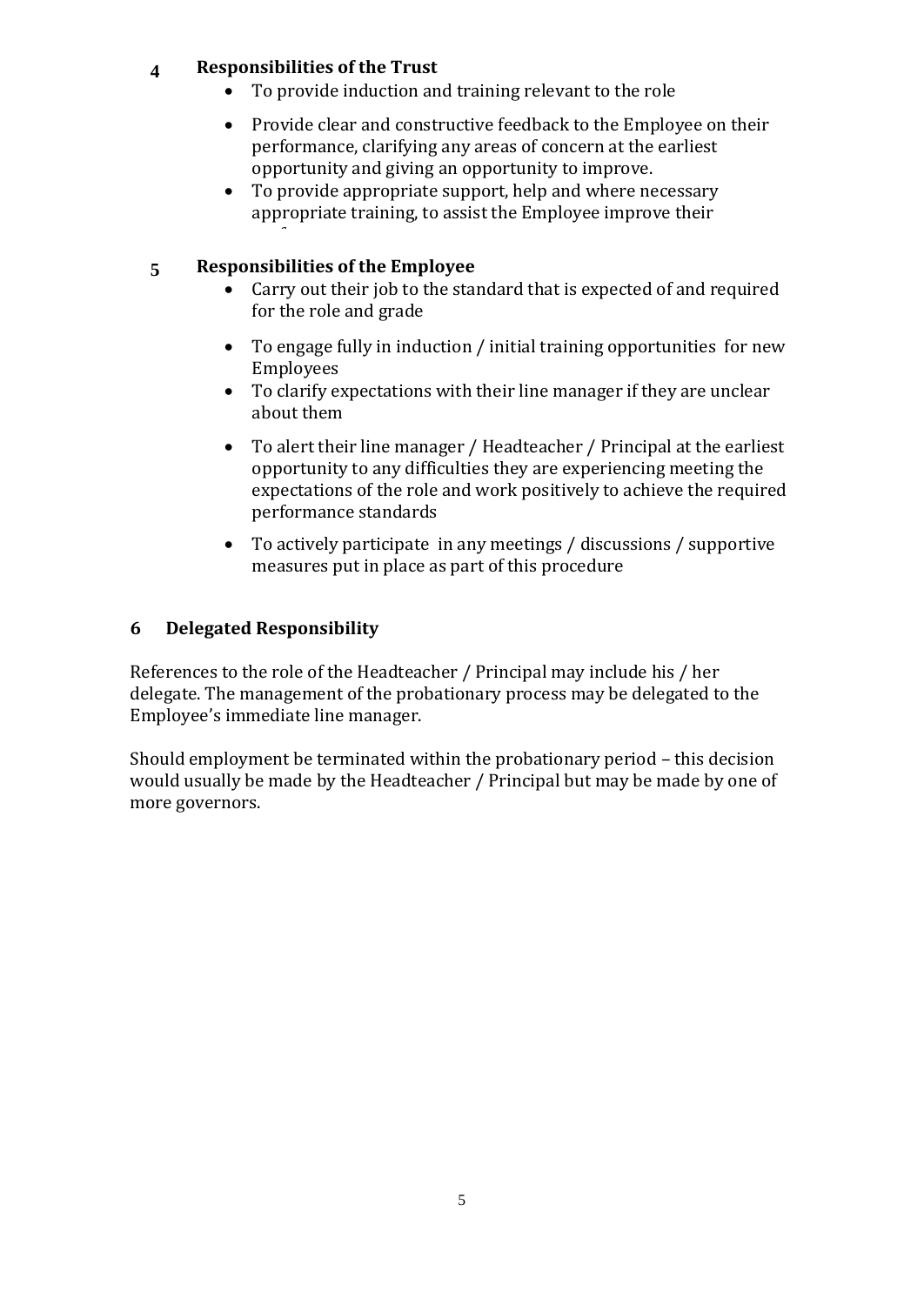# **Part B – Procedure**

# **7 Structuring the Probation**

All new members of support staff will be required to undertake a probationary period of 6 months. The duration of teacher probation periods vary depending on the notice periods set out in the Burgundy book and can be found in section appendix B.

The requirement to serve a probationary period will be communicated during the recruitment process and the contract of employment will advise that employment is subject to a satisfactory period of probation.

Soon after an Employee commences in role they will have the opportunity to meet with the headteacher / line manager to discuss:

- The standards of performance / conduct required
- What the Employee is expected to achieve during / by the end of the probationary period
- Their induction plan and any training / development activities which may be of benefit
- Any arrangements for mentoring / buddying of new Employees
- The process for monitoring performance during the probationary period

#### **8 Reviewing Performance**

Throughout the probationary period there will be opportunities for the Employee to meet with the Headteacher / Principal / line manager to discuss their performance progress.

The Employee is encouraged to reflect on their own performance and raise any concerns about their employment at these meetings.

Notes may be taken of these meetings and a copy placed on the Employee's personnel file and also shared with the Employee.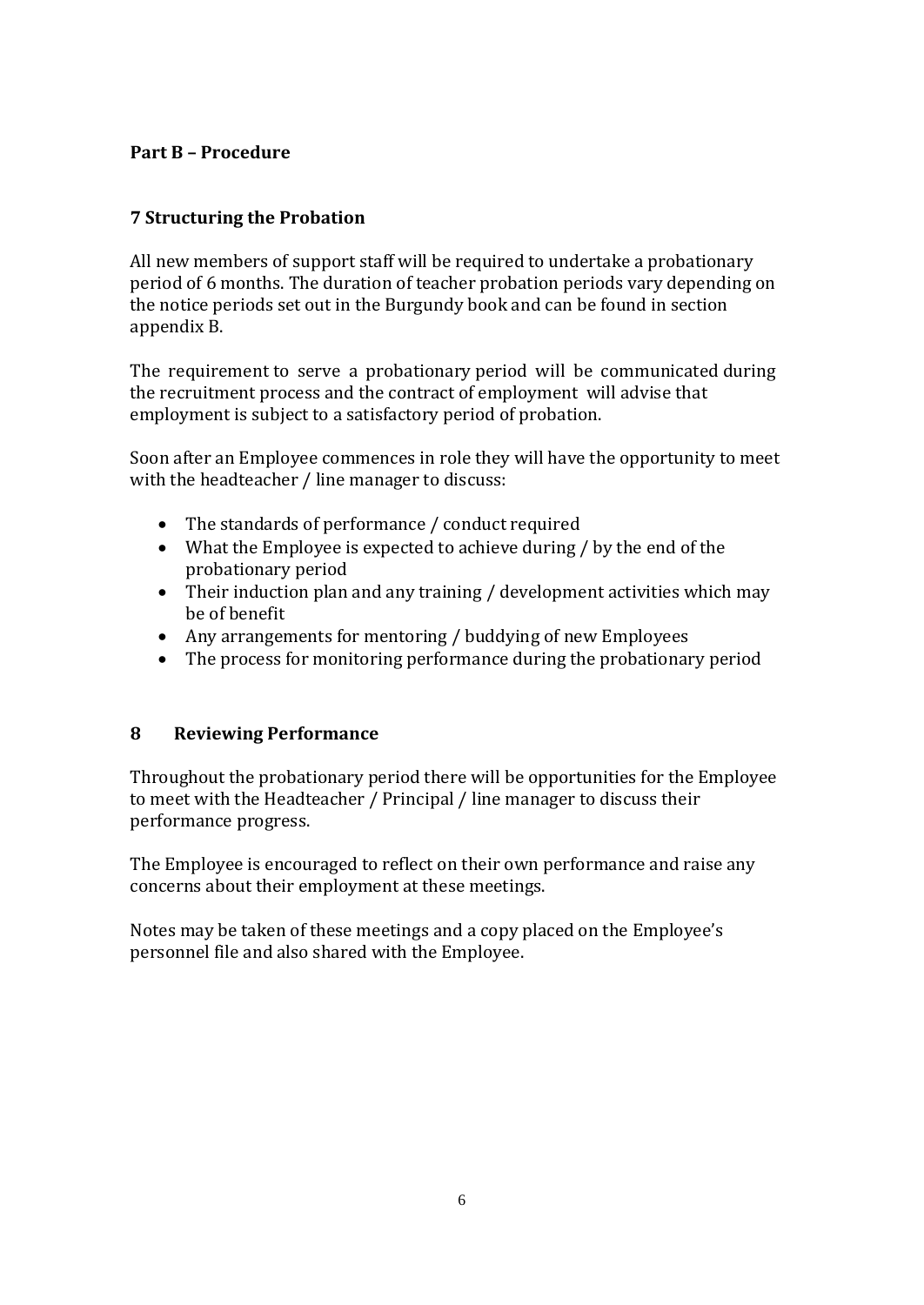# **9 Concerns during the Probationary Period**

Where concerns become apparent they will be raised at the earliest opportunity with the aim of supporting the Employee to improve their performance or conduct. This will include discussion of:

- The areas where performance / conduct improvement is required and targets to be met
- The Employee's views about their performance in the role
- Appropriate training, support or coaching to help the Employee meet the required standards
- Timescales for improvement and arrangements for further monitoring/meetings
- Whether an extension of the probationary period is appropriate

The Employee should also be made aware that should the required improvements not be made their employment may be terminated within the probationary period.

The outcome of this discussion will be confirmed in writing to the Employee.

Additional meetings may be arranged to assist with the support and monitoring of the Employee as they work towards addressing these concerns.

# **10 Confirming a satisfactory probationary period**

Towards the end of the probationary period a final review meeting will take place with the Employee to consider their overall performance during their probationary period. Possible outcomes of this meeting are:

Performance is of an acceptable level and the employee will be confirmed in post;

- Performance has reached an acceptable level although informal monitoring and support will continue to ensure improvement is sustained.
- Performance remains unsatisfactory however it is anticipated that with further support and an extend time this will be met, the probationary period may be extended.
- Performance has not reached an acceptable standard or it is not anticipated that improvements will be sustained. If this is the case you will be given every opportunity to offer an explanation regarding your failure to meet the standards expected. In this case it is possible that your probationary period may be terminated under the terms of your contract.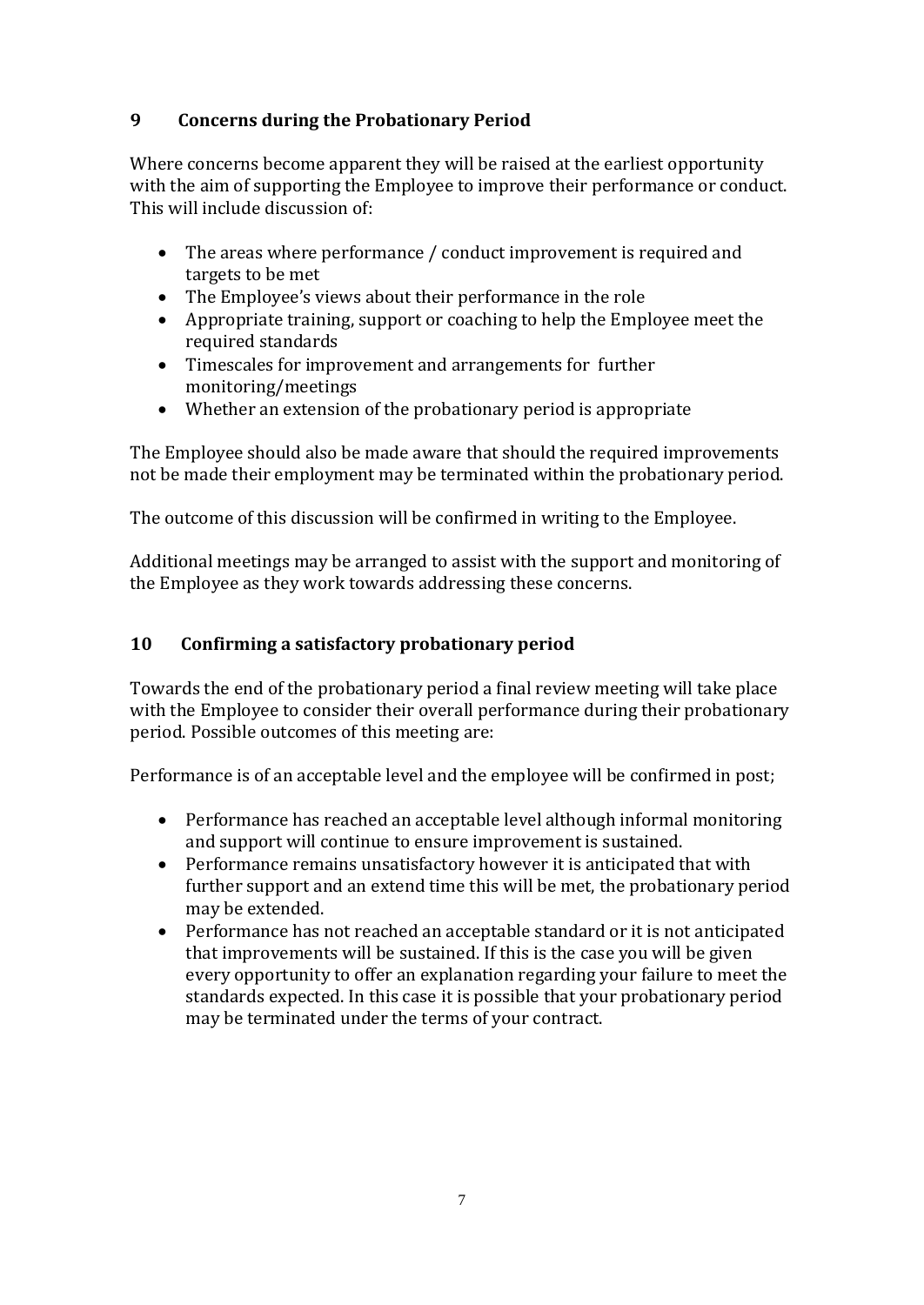Following this meeting the Headteacher / Principal / line manager will complete a final probation report and, should their performance be deemed satisfactory, the Employee will receive written confirmation of the successful completion of their probationary period.

# **11 Extending the Probationary Period**

If, during or towards the end of the probationary period and despite addressing concerns with the Employee, there remain areas where performance remains unsatisfactory – the Headteacher / Principal / line manager may extend the probationary period.

An extension may not be appropriate in all instances but may be considered where:

- It is felt that an Employee will be able to meet the expectations of the role within the extended period.
- Where an Employee has demonstrated genuine progress towards meeting the standards expected.
- Where an Employee is awaiting further training which is key to the performance of the role.
- Where absence has meant it has not been possible to adequately assess the employees performance. the

The period of extension will depend on the circumstances of the case but will not usually exceed a further 3 months for support staff.

Any extension to the probationary period will be confirmed in writing. This notification will include:

- The duration of the extension
- The reasons for the extension
- Details of the further improvements required
- Arrangements for monitoring and review

The Employee should also be made aware that should the required improvements not be made their employment may be terminated within the probationary period.

Towards the end of the period of extension a final review meeting will take place and probation report be completed. Should performance be deemed satisfactory, the Employee will receive written confirmation of the successful completion of their probationary period.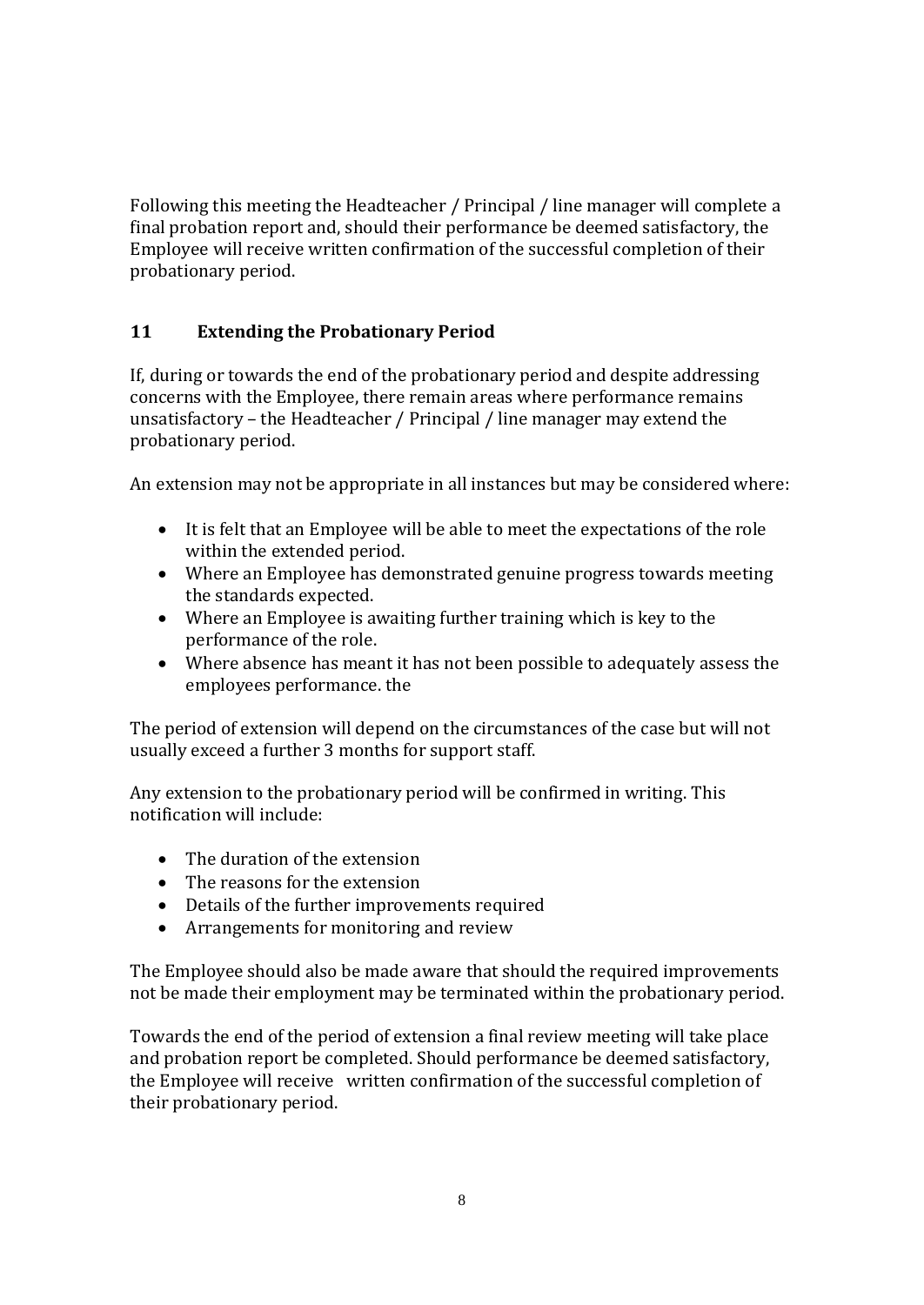### **12 Terminating Employment during the Probationary Period**

Should an Employee's performance or conduct remain unacceptable consideration may be giving to terminating employment.

To give the Employee the fullest opportunity to meet the required standard it would be usual to wait until the end of the probationary period or any extension before considering termination.

However where information comes to light that may be so serious as to call into question the Employee's suitability for the role the Trust may, following as much investigation as is appropriate given the circumstances, consider immediate termination of employment.

The Employee will be invited in writing to attend the final probation review meeting and will be advised that the meeting could result in the termination of employment.

Where performance has not met an acceptable standard there will be a discussion to consider terminating employment on the grounds of unsatisfactory performance or conduct during the probationary period.

The employee will be given an opportunity to explain how they feel their probationary period has gone and provide any evidence in support of their continued employment.

The Headteacher / Principal will usually consider the termination of employment

The Employee should be advised of the decision to terminate their employment and their right appeal at the conclusion of the meeting or as soon as is practicable thereafter.

The outcome of the meeting will be confirmed in writing to the Employee within 5 working days.

If the decision is taken to end the employment, the Employee will receive one week's Statutory notice for support staff, notice periods for teachers will be paid in accordance with eh notice periods set out in the Burgundy book. . The Employee would not usually be required to work this.

In instances where an Employee has commenced work and references, DBS check or other employment checks are subsequently found to be unsatisfactory the Trust may also consider the termination of employment.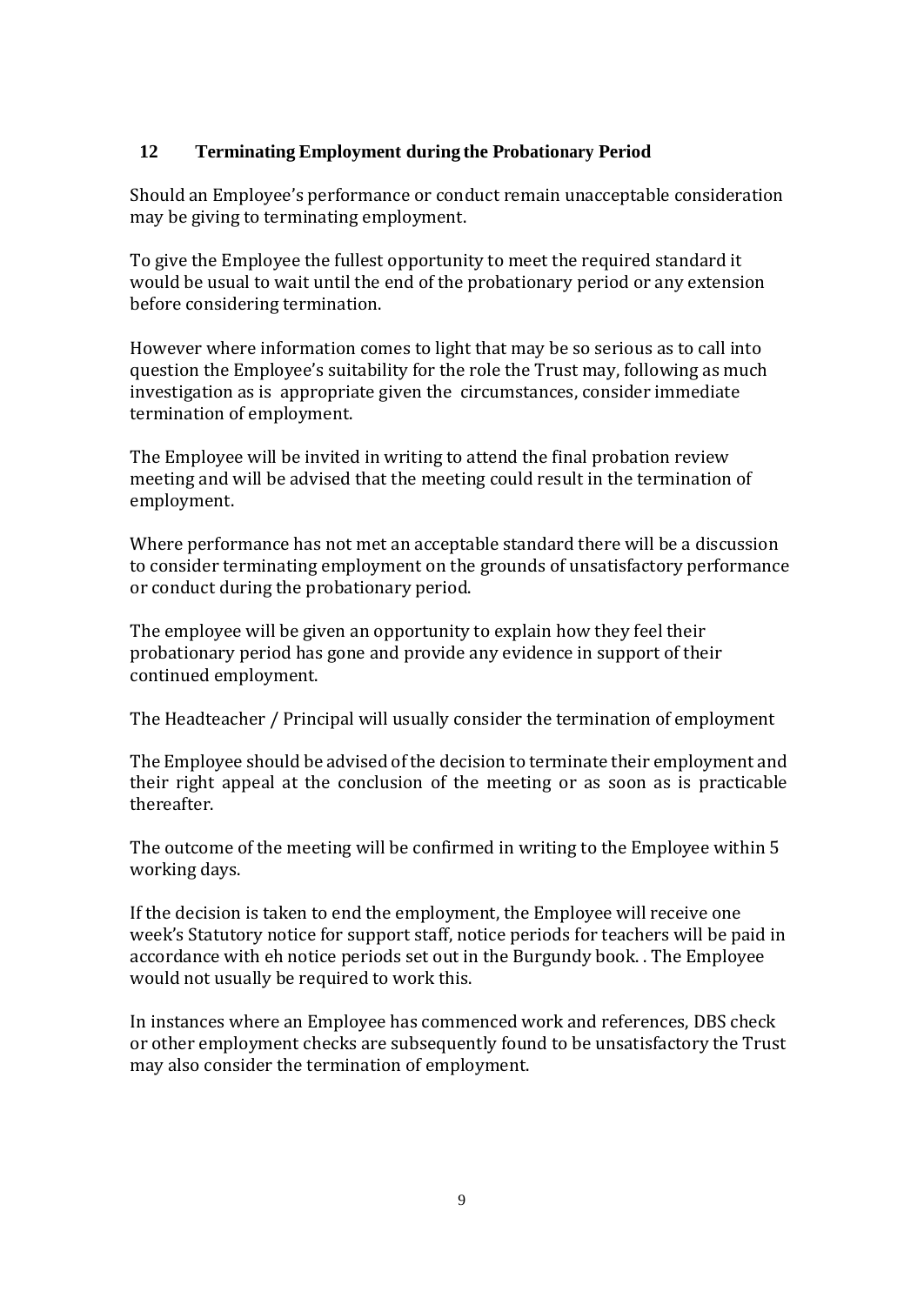# **13 Right of Appeal**

The Employee may appeal against the termination of their employment.

Any appeal should be made to the Clerk to the Governing body in writing and stating the grounds for appeal with 10 working days of receipt of written notification of the outcome of the hearing.

Appeals will be heard by a Headteacher/ Executive member or Governor within 10 working days.

The meeting will be conducted in accordance with the procedure for appeals as set out in the Trust's disciplinary and conduct procedure.

The outcome of the appeal will be confirmed in writing within 5 working days of the hearing. There is no further right of appeal.

## **15 Right to Representation**

An Employee has a right to be accompanied by a trade union representative or workplace colleague during any meeting to consider terminating employment during the probationary period.

If an Employee's workplace colleague or trade union representative is unavailable to attend – a meeting or appeal may be deferred by up to 5 working days from the date of the original meeting.

#### **16 Concerns relating to an ongoing medical consideration or disability**

Where issues are identified relating to the performance of an Employee who is considered to have a disability (as defined by the Equality Act 2010) due consideration will be given to reasonable adjustments to support the Employee in the workplace.

#### **17 Record Keeping**

Notes may be taken of all meetings with the Employee held under this procedure. Where notes are taken a copy will be made available to the Employee.

Minutes will be taken at meetings to consider terminating employment and appeal meetings and shared with the Employee within 5 working days. The Employee will have the opportunity to check and comment on the accuracy of the minutes.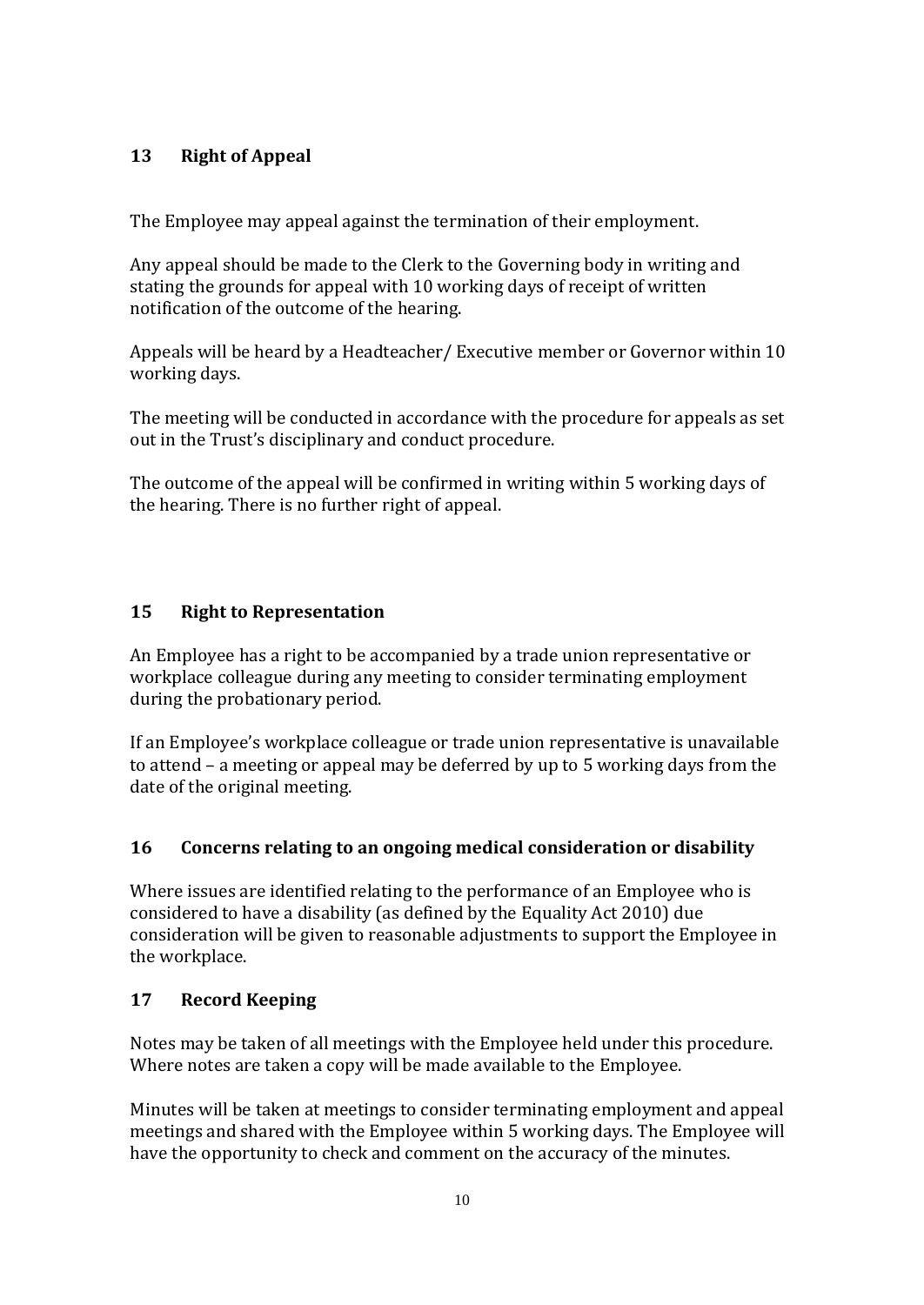All records will be treated as confidential and processed in accordance with the data protection act which provides individual's with the right to request and have access to certain data.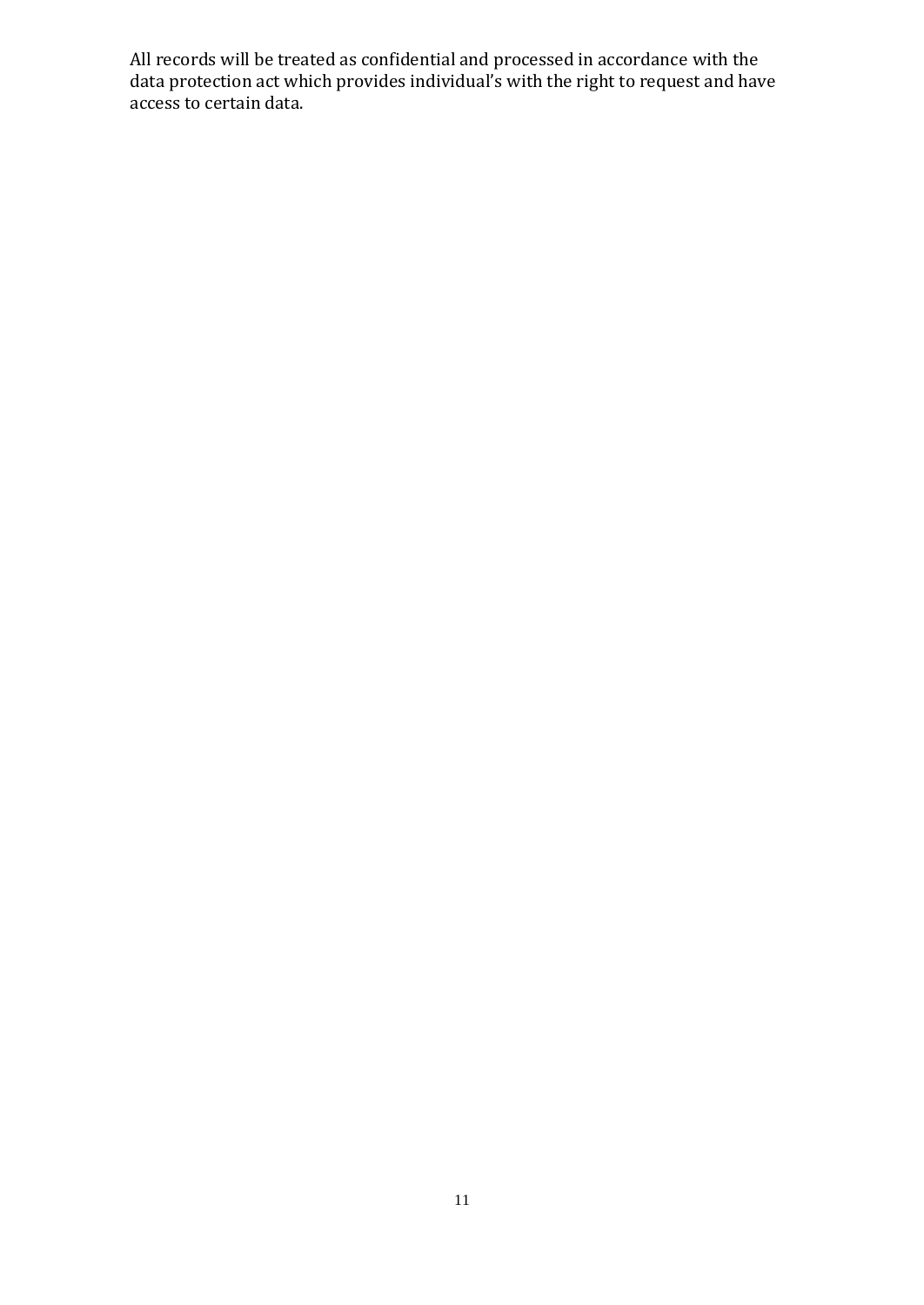# **AppendixA**

# **Probationary Review ProForma**

| <b>Employee name:</b>   |                 |                                   |
|-------------------------|-----------------|-----------------------------------|
|                         |                 |                                   |
| <b>Job Title:</b>       |                 |                                   |
| Department:             |                 |                                   |
| <b>Post Start Date:</b> |                 |                                   |
| <b>Line Manager:</b>    |                 |                                   |
|                         | <b>Date Due</b> | <b>Please tick when completed</b> |
| <b>Initial Meeting</b>  |                 |                                   |
| 3-month review:         |                 |                                   |
| 6-month review:         |                 |                                   |

A copy of this document should be sharedwiththe Employee following eachmeeting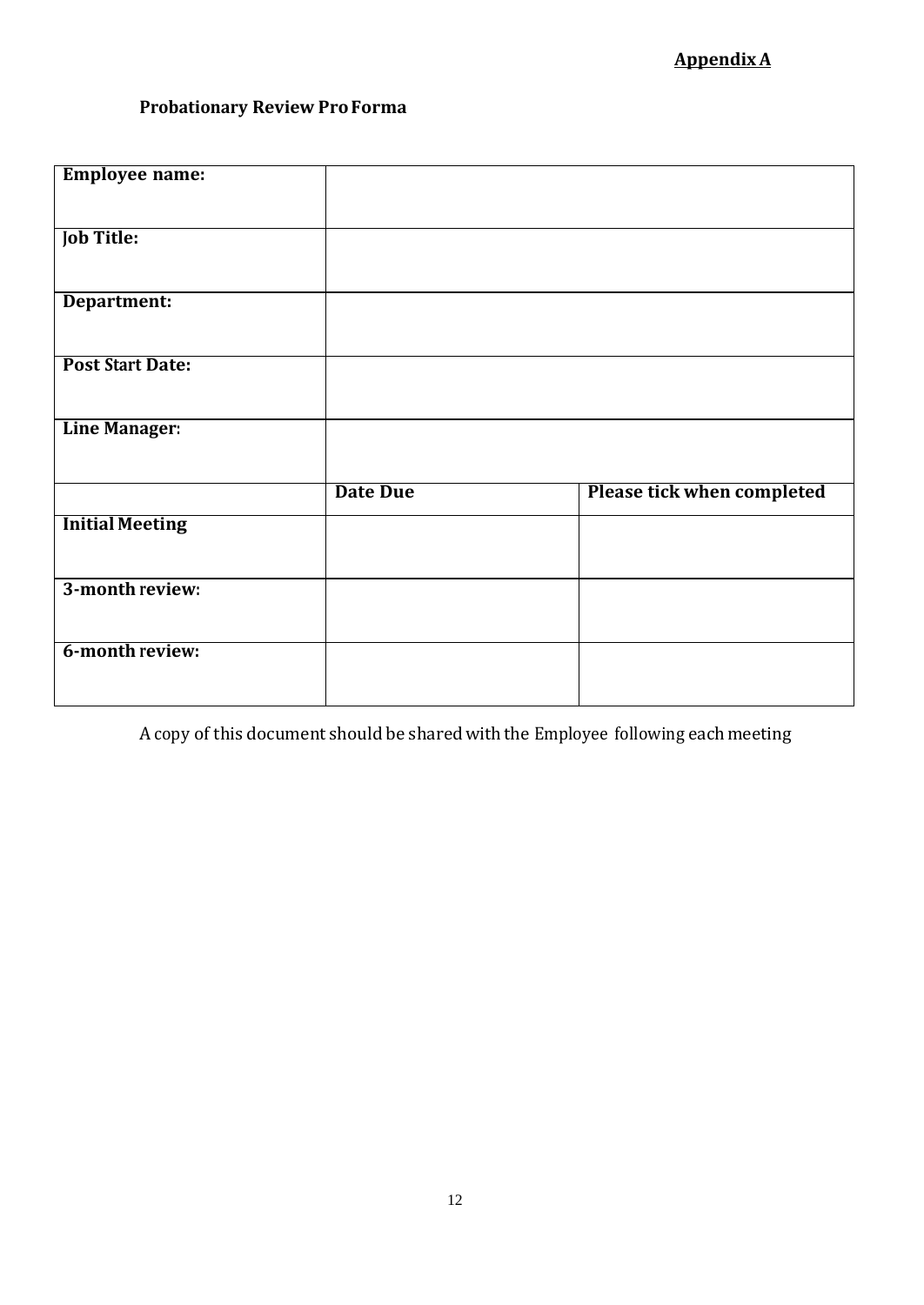**PART 1: Initial meeting:** This section should be completed by the line manager and Employee as soon as possible after starting in post.

**SECTION A: Expectations and Objectives:** *The line manager should identify specific expectations and objectives to be achieved during the probationary period.*

**SECTION B: Development Plan:** *To support the Employee in achieving these objectives,the line manager should*  identify any training and development needs and specify how and when these needs will be addressed during the *probationary period*.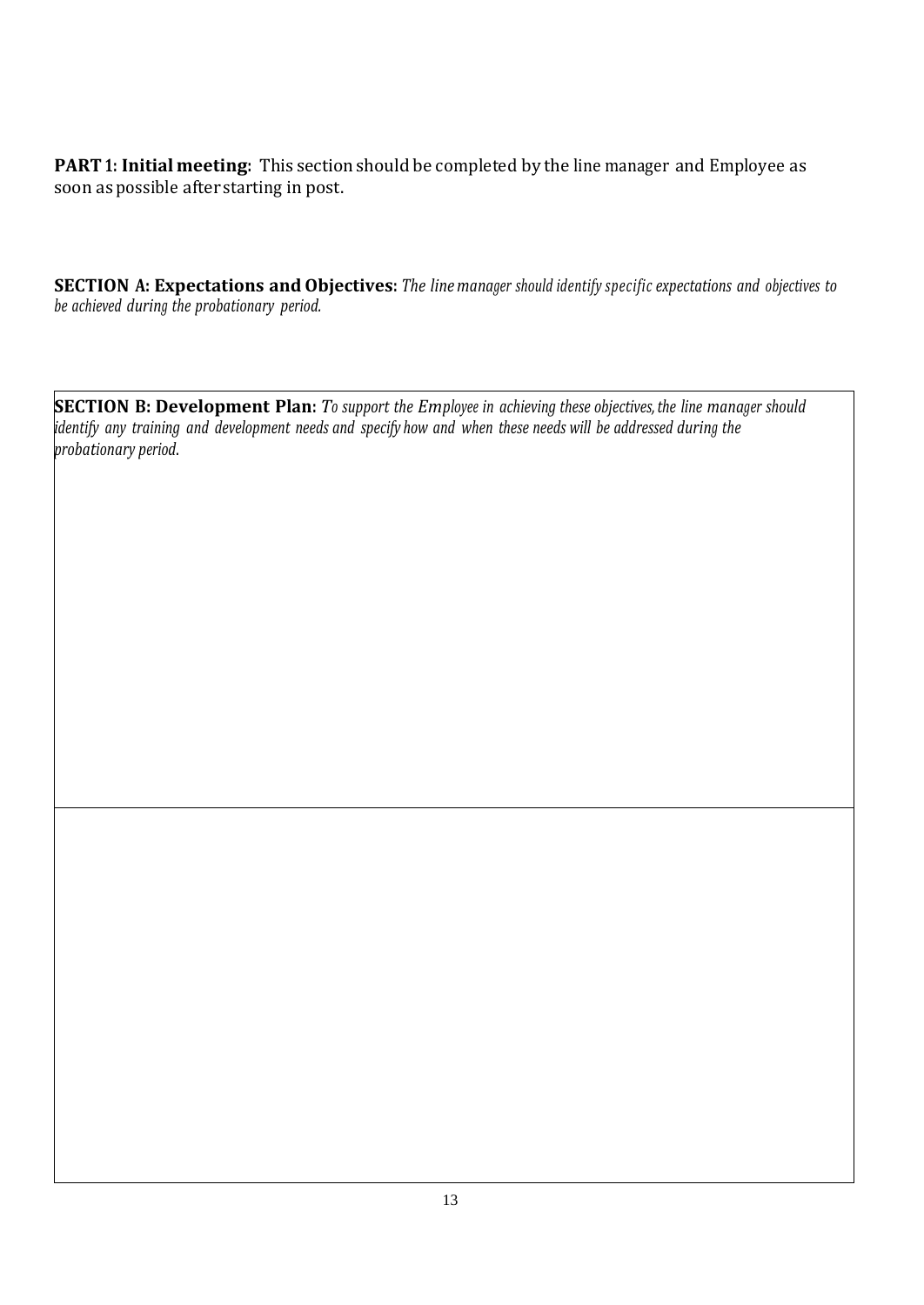| <b>Employee's Signature:</b> |  |
|------------------------------|--|
|                              |  |
|                              |  |
| <b>Manager's Signature:</b>  |  |
|                              |  |
|                              |  |
| Date:                        |  |
|                              |  |

**Part 2: 3 Month Review:** To be completed by the line manager in discussion withthe Employee

| (please tick)                                                                                                                  | Improvemen | <b>Satisfactory</b> | Good | <b>Excellent</b> |
|--------------------------------------------------------------------------------------------------------------------------------|------------|---------------------|------|------------------|
|                                                                                                                                | t          |                     |      |                  |
| <b>Quality and accuracy of work</b>                                                                                            |            |                     |      |                  |
| Efficiency                                                                                                                     |            |                     |      |                  |
| <b>Attendance</b>                                                                                                              |            |                     |      |                  |
| <b>Time Keeping</b>                                                                                                            |            |                     |      |                  |
| Work relationships (team                                                                                                       |            |                     |      |                  |
| work                                                                                                                           |            |                     |      |                  |
| and interpersonal                                                                                                              |            |                     |      |                  |
| Competency in the role                                                                                                         |            |                     |      |                  |
| Other role specific (to be                                                                                                     |            |                     |      |                  |
| specified)                                                                                                                     |            |                     |      |                  |
|                                                                                                                                |            |                     |      |                  |
| If any areas of performance, conduct or attendance require improvement please provide<br>details below.                        |            |                     |      |                  |
| Where concerns have been identified, please summarise how these will be addressed<br>during the remaining period of probation. |            |                     |      |                  |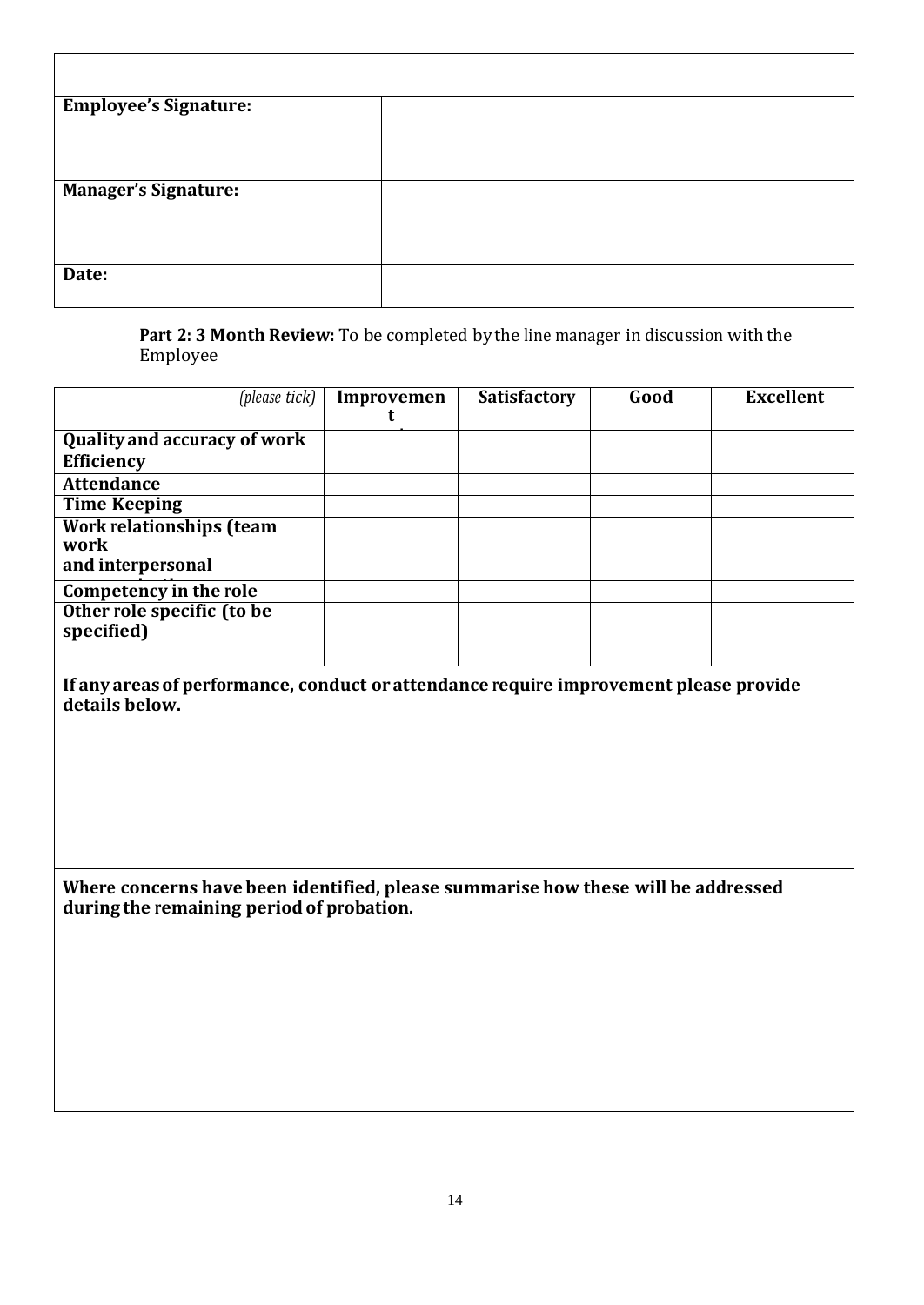**Summarisethe Employee's performance and progress over the period**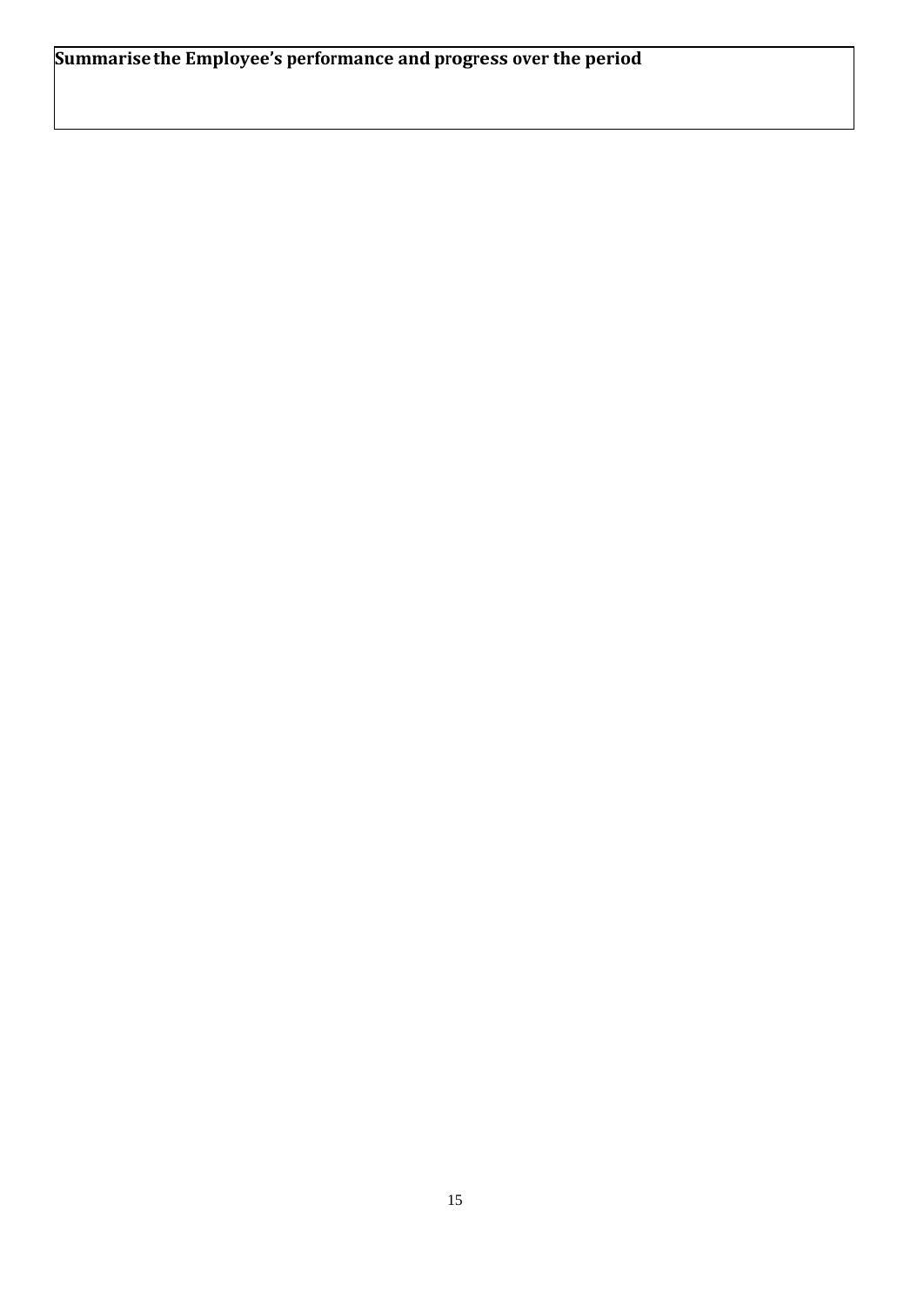| Have the objectives<br>identified for this period<br>of the probation been<br>met?                                   | YES /<br>N <sub>O</sub> | If NO, what further action is required? | <b>Review Date</b> |
|----------------------------------------------------------------------------------------------------------------------|-------------------------|-----------------------------------------|--------------------|
| Have the training $\angle$<br>development needs<br>identified for this period<br>of the probation been<br>addressed? | YES /<br>N <sub>O</sub> |                                         |                    |
| <b>Employee's Signature:</b>                                                                                         |                         |                                         |                    |
| <b>Manager's Signature:</b>                                                                                          |                         |                                         |                    |
| Date:                                                                                                                |                         |                                         |                    |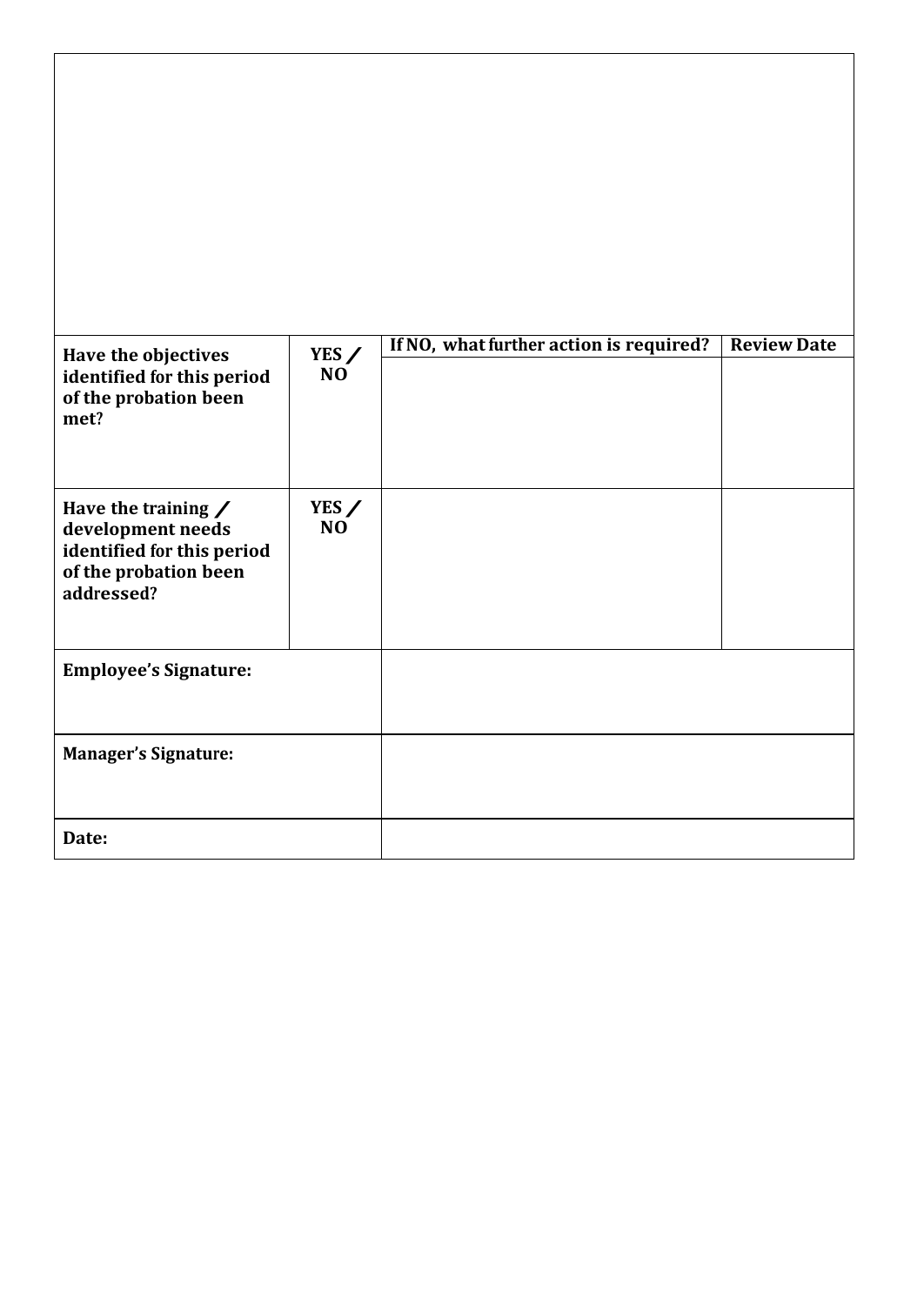#### **PART 3: Final Review**

To be completed by Line Manager in discussion with the Employee.

| (please tick)                                                                                                                                                 | <b>Improvement</b> | <b>Satisfactory</b>           | Good | <b>Excellent</b> |
|---------------------------------------------------------------------------------------------------------------------------------------------------------------|--------------------|-------------------------------|------|------------------|
|                                                                                                                                                               | required           |                               |      |                  |
| <b>Quality and accuracy of work</b>                                                                                                                           |                    |                               |      |                  |
| <b>Efficiency</b>                                                                                                                                             |                    |                               |      |                  |
| <b>Attendance</b>                                                                                                                                             |                    |                               |      |                  |
| <b>Time Keeping</b>                                                                                                                                           |                    |                               |      |                  |
| Work relationships (team work                                                                                                                                 |                    |                               |      |                  |
| and interpersonal                                                                                                                                             |                    |                               |      |                  |
| communication skills)                                                                                                                                         |                    |                               |      |                  |
| <b>Competency in the role</b>                                                                                                                                 |                    |                               |      |                  |
| Other role specific                                                                                                                                           |                    |                               |      |                  |
| Have the objectives identified                                                                                                                                | <b>YES/NO</b>      | If NO, please provide details |      |                  |
| for the probationary period                                                                                                                                   |                    |                               |      |                  |
| been met?                                                                                                                                                     |                    |                               |      |                  |
| Have the training /                                                                                                                                           | YES/NO             |                               |      |                  |
| development needs identified                                                                                                                                  |                    |                               |      |                  |
| for the probationary period                                                                                                                                   |                    |                               |      |                  |
| been addressed?                                                                                                                                               |                    |                               |      |                  |
|                                                                                                                                                               |                    |                               |      |                  |
| Summarise the Employee's performance and progress over the period                                                                                             |                    |                               |      |                  |
|                                                                                                                                                               |                    |                               |      |                  |
|                                                                                                                                                               |                    |                               |      |                  |
|                                                                                                                                                               |                    |                               |      |                  |
|                                                                                                                                                               |                    |                               |      |                  |
|                                                                                                                                                               |                    |                               |      |                  |
|                                                                                                                                                               |                    |                               |      |                  |
|                                                                                                                                                               |                    |                               |      |                  |
|                                                                                                                                                               |                    |                               |      |                  |
|                                                                                                                                                               |                    |                               |      |                  |
|                                                                                                                                                               |                    |                               |      |                  |
| Is the Employee's appointment to be confirmed?<br><b>YES/NO</b>                                                                                               |                    |                               |      |                  |
|                                                                                                                                                               |                    |                               |      |                  |
| If NO, please provide reasons below and summarise what action has been taken to address any<br>difficulties which have arisen during the probationary period. |                    |                               |      |                  |

**The Employee may provide any comments about their experience of the probationary process here.**

**Should the Employee's probationary period be extended? YES / NO**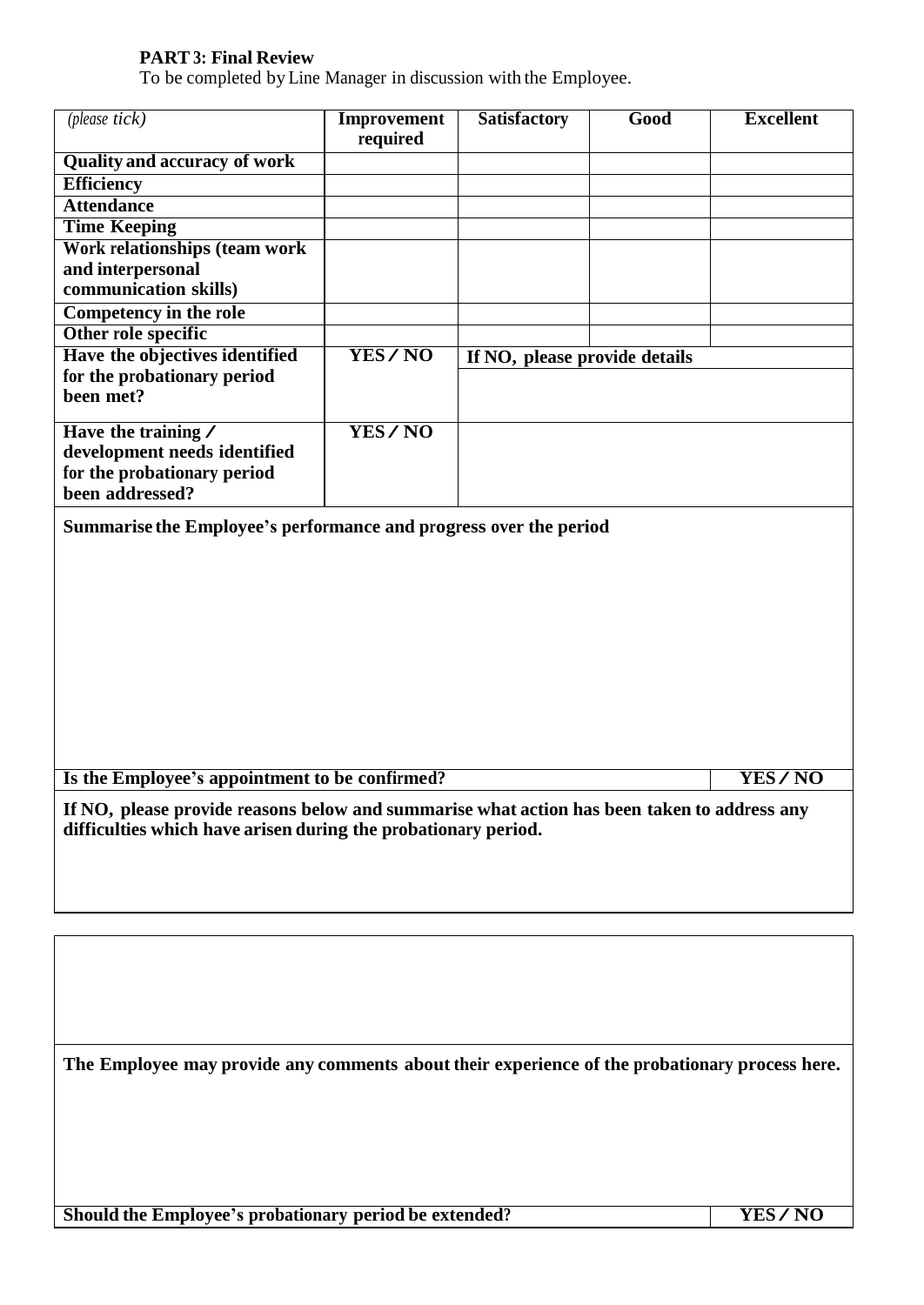| If YES, please provide reasons and, where appropriate, specify any areas of improvement required<br>and how these will be monitored. |  |  |
|--------------------------------------------------------------------------------------------------------------------------------------|--|--|
|                                                                                                                                      |  |  |
|                                                                                                                                      |  |  |
| Length of the extension (max 3<br>months):                                                                                           |  |  |
| <b>New Probation Period completion</b><br>date:                                                                                      |  |  |
| <b>Employee's signature:</b>                                                                                                         |  |  |
|                                                                                                                                      |  |  |
| <b>Manager's signature:</b>                                                                                                          |  |  |
|                                                                                                                                      |  |  |
| Date:                                                                                                                                |  |  |
| Date letter issued to Employee to<br>confirm Probation outcome:                                                                      |  |  |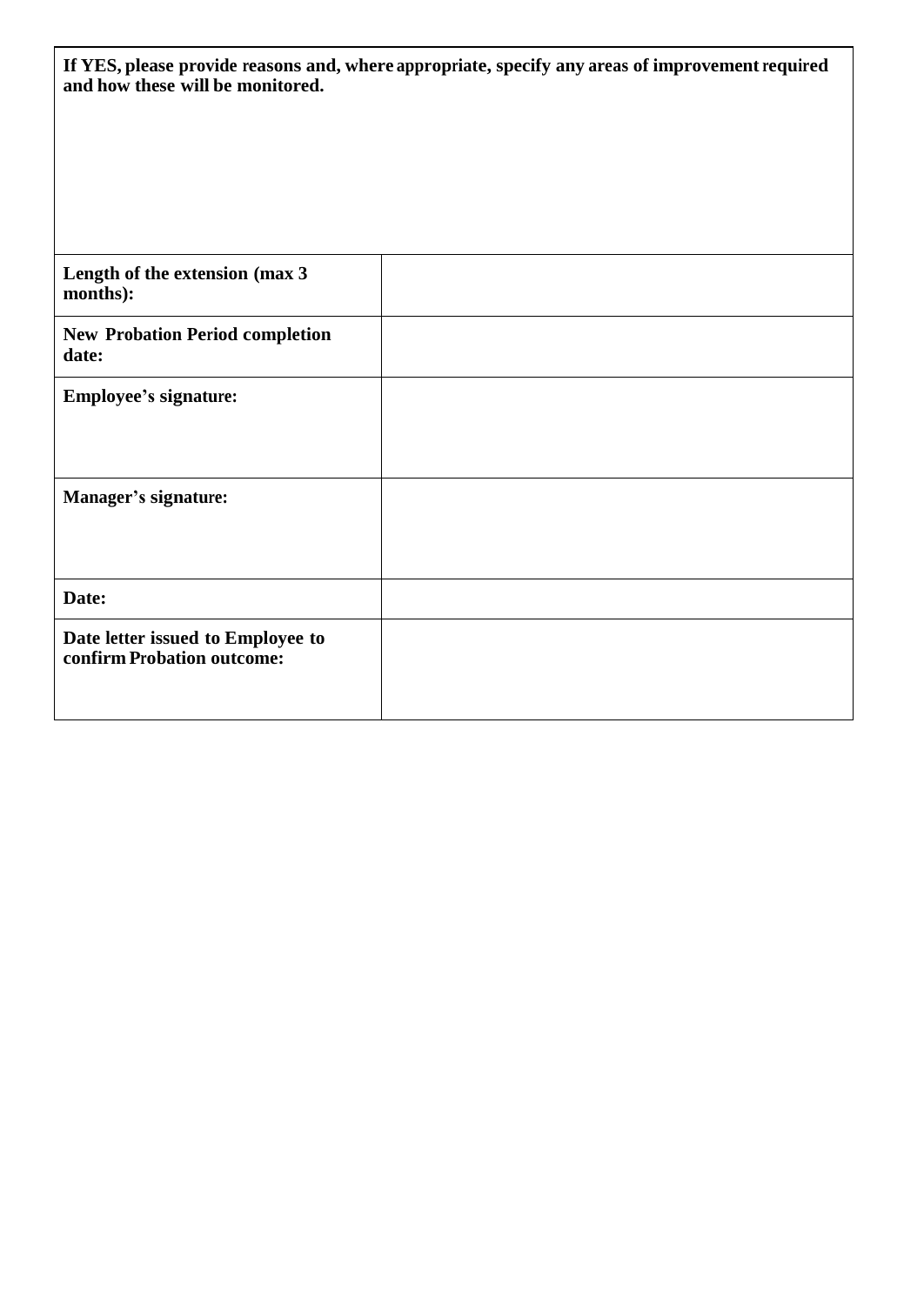#### **APPENDIX B**

#### **Teacher probationary period time frames -**

#### **September start (6 months)**

Mid Review (3 months) – End Nov/ Early Dec – Targets and exceptions set if there are concerns regarding performance, absence, behavior

*Further review meeting should be held if targets/expectations have been put in place – January* 

Final Review (3 months) - End February – Confirmed in post or notice given

If terminated – consider if garden leave is appropriate

End of employment – 30th April

#### **January start (5 months)**

Mid Review (2.5 months) – Mid March – Targets and exceptions set if there are concerns regarding performance, absence, behavior

*Further review meeting should be held if targets/expectations have been put in place - Mid April* 

Final Review (2.5 months) – End May– Confirmed in post or notice given

If terminated – consider if garden leave is appropriate

End of employment – 31st August

#### **April start (6 months)**

Mid Review (2.5 months) – mid July – Targets and exceptions set if there are concerns regarding performance, absence, behavior

*Further review meeting should be held if targets/expectations have been put in place – End of Sept*

Final Review (2 months) – End October – Confirmed in post or notice given

If terminated – consider if garden leave is appropriate

End of employment – 31st December